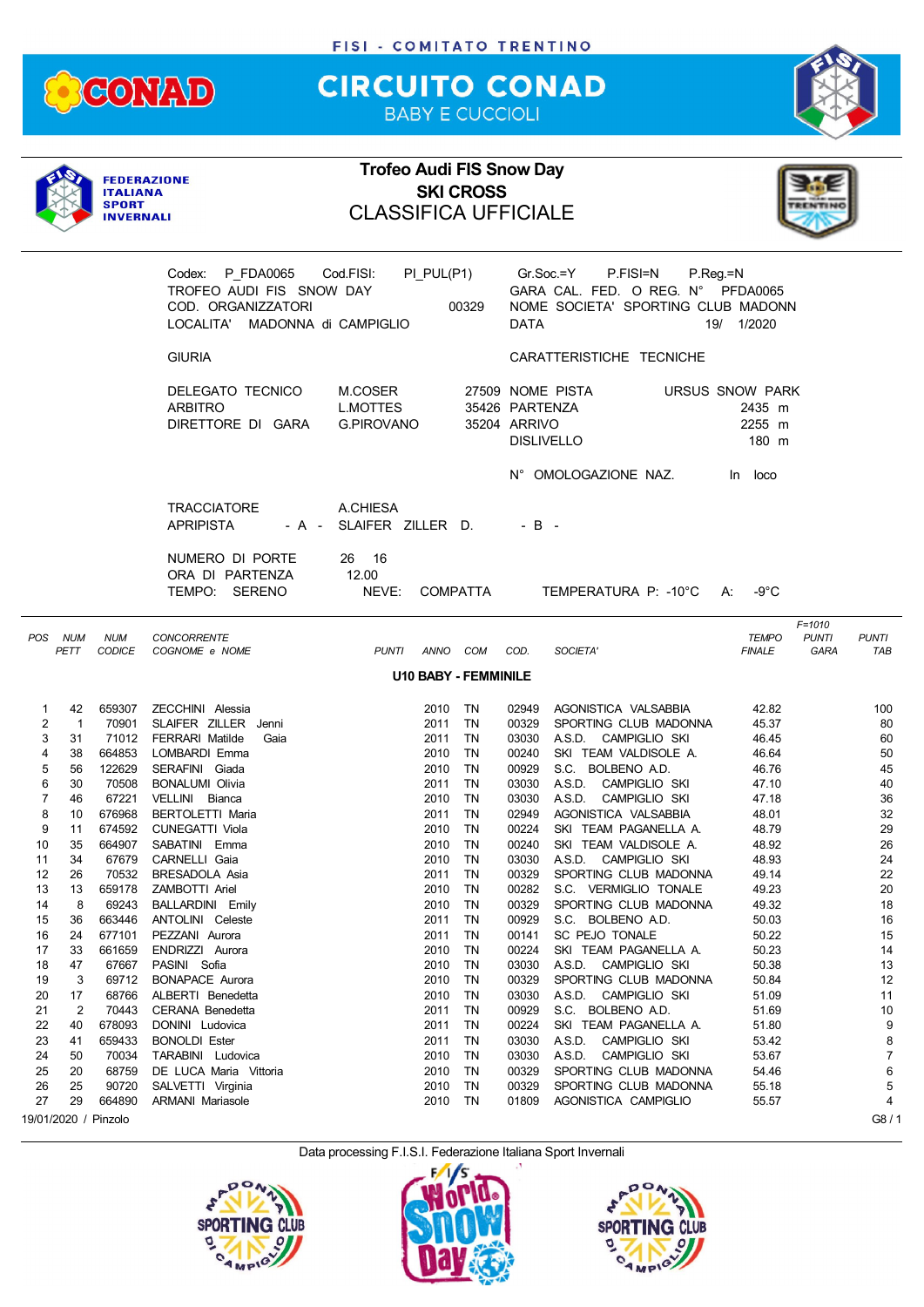| <b>POS</b>      | <b>NUM</b><br>PETT  | <b>NUM</b><br><b>CODICE</b> | CONCORRENTE<br>COGNOME e NOME | <b>PUNTI</b> | ANNO    | COM       | COD.  | SOCIETA'                | <b>TEMPO</b><br><b>FINALE</b> | $F = 1010$<br><b>PUNTI</b><br>GARA | <b>PUNTI</b><br>TAB |
|-----------------|---------------------|-----------------------------|-------------------------------|--------------|---------|-----------|-------|-------------------------|-------------------------------|------------------------------------|---------------------|
| 28              | 21                  | 672925                      | <b>CROCE Vittoria</b>         |              | 2011    | TN        | 03603 | SKI TEAM PINZOLO S.S.   | 56.63                         |                                    | 3                   |
| 29              | 32                  | 71415                       | GENTILINI Giorgia             |              | 2011    | <b>TN</b> | 00329 | SPORTING CLUB MADONNA   | 58.52                         |                                    | $\overline{2}$      |
| 30              | 54                  | 657650                      | MAIORANO Ginevra              |              | 2010    | <b>TN</b> | 00329 | SPORTING CLUB MADONNA   | 59.51                         |                                    | $\mathbf{1}$        |
| 31              | 9                   | 659444                      | CORRADI Virginia              |              | 2011    | <b>TN</b> | 03030 | A.S.D. CAMPIGLIO SKI    | 1'00.32                       |                                    |                     |
| 32              | 48                  | 70296                       | <b>TROMBETTI Vittoria</b>     |              | 2011    | <b>TN</b> | 00329 | SPORTING CLUB MADONNA   | 1'01.54                       |                                    |                     |
| 33              | 22                  | 670353                      | CANONICI Carolina             |              | 2011    | <b>TN</b> | 00329 | SPORTING CLUB MADONNA   | 1'01.70                       |                                    |                     |
| 34              | 18                  | 672306                      | MANFREDINI Irene              |              | 2010    | <b>TN</b> | 00329 | SPORTING CLUB MADONNA   | 1'01.75                       |                                    |                     |
| 35              | 14                  | 69724                       | PAROLARI Febe                 |              | 2010    | TN        | 02949 | AGONISTICA VALSABBIA    | 1'01.77                       |                                    |                     |
| 36              | 53                  | 67236                       | GARO' Vittoria                |              | 2010    | TN        | 03030 | A.S.D.<br>CAMPIGLIO SKI | 1'02.61                       |                                    |                     |
| 37              | 45                  | 659459                      | NESPOLI Ginevra<br>Adele      |              | 2011    | <b>TN</b> | 03030 | A.S.D.<br>CAMPIGLIO SKI | 1'06.86                       |                                    |                     |
| 38              | 7                   | 674593                      | PAVONE Giorgia                |              | 2011    | TN        | 00282 | S.C. VERMIGLIO TONALE   | 1'15.83                       |                                    |                     |
| 39              | 12                  | 668036                      | PELLEGRI Anna                 |              | 2011    | <b>TN</b> | 00929 | S.C. BOLBENO A.D.       | 1'16.59                       |                                    |                     |
|                 |                     |                             |                               |              |         |           |       |                         |                               |                                    |                     |
| <b>ISCRITTI</b> |                     |                             | 57                            |              |         |           |       |                         |                               |                                    |                     |
|                 | NON PARTITI         | $\cdots$                    | 16                            |              |         |           |       |                         |                               |                                    |                     |
|                 | 4                   | 675970                      | ANDERGASSEN Alessia           |              | 2010    | TN        | 00135 | U.S. RUFFRE' - MENDOL   |                               |                                    |                     |
|                 | 5                   | 670325                      | RIVA Sara                     |              | 2011    | <b>TN</b> | 00329 | SPORTING CLUB MADONNA   |                               |                                    |                     |
|                 | 6                   | 659436                      | <b>BONOLDI Maria</b>          |              | 2011    | <b>TN</b> | 03030 | A.S.D.<br>CAMPIGLIO SKI |                               |                                    |                     |
|                 | 15                  | 661657                      | CERINI Giulia                 |              | 2010    | <b>TN</b> | 00224 | SKI TEAM PAGANELLA A.   |                               |                                    |                     |
|                 | 16                  | 71177                       | MANENTI Bianca                |              | 2011    | <b>TN</b> | 03030 | A.S.D.<br>CAMPIGLIO SKI |                               |                                    |                     |
|                 | 19                  | 70813                       | VODINI Bianca                 |              | 2011    | <b>TN</b> | 03030 | A.S.D.<br>CAMPIGLIO SKI |                               |                                    |                     |
|                 | 23                  | 72031                       | FERRARI Siria                 |              | 2011    | <b>TN</b> | 00329 | SPORTING CLUB MADONNA   |                               |                                    |                     |
|                 | 27                  | 677710                      | SODO Benedetta                |              | 2011    | TN        | 00240 | SKI TEAM VALDISOLE A.   |                               |                                    |                     |
|                 | 28                  | 670354                      | QUARANTA Camilla              |              | 2011    | <b>TN</b> | 00329 | SPORTING CLUB MADONNA   |                               |                                    |                     |
|                 | 37                  | 659183                      | VINCENZI Costanza             |              | 2011    | <b>TN</b> | 00282 | S.C. VERMIGLIO TONALE   |                               |                                    |                     |
|                 | 39                  | 68415                       | <b>FALCONE Carlotta</b>       |              | 2010    | TN        | 00240 | SKI TEAM VALDISOLE A.   |                               |                                    |                     |
|                 | 44                  | 71877                       | ZUCCATI Mayra                 |              | 2011    | <b>TN</b> | 00329 | SPORTING CLUB MADONNA   |                               |                                    |                     |
|                 | 49                  | 71614                       | GIANNONI Annie Maria          |              | 2011    | <b>TN</b> | 03030 | A.S.D.<br>CAMPIGLIO SKI |                               |                                    |                     |
|                 | 51                  | 659434                      | <b>BONOLDI</b> Ines           |              | 2011    | <b>TN</b> | 03030 | A.S.D.<br>CAMPIGLIO SKI |                               |                                    |                     |
|                 | 55                  | 659453                      | FANTI Bianca<br>Maria         |              | 2010    | <b>TN</b> | 03030 | CAMPIGLIO SKI<br>A.S.D. |                               |                                    |                     |
|                 | 57                  | 71661                       | MONTELEONE Francesca          |              | 2011    | <b>TN</b> | 00329 | SPORTING CLUB MADONNA   |                               |                                    |                     |
|                 | NON ARRIVATI        | $\sim$                      | $\mathbf{1}$                  |              |         |           |       |                         |                               |                                    |                     |
|                 | 43                  | 70100                       | PALMIERI Guia                 |              | 2011 TN |           | 03030 | A.S.D. CAMPIGLIO SKI    |                               |                                    |                     |
|                 | <b>SQUALIFICATI</b> | $\ldots$                    | 1                             |              |         |           |       |                         |                               |                                    |                     |
|                 | 52                  | 664880                      | <b>MATURI</b> Arina           |              | 2010    | <b>TN</b> | 01809 | AGONISTICA CAMPIGLIO    | PORTA N. 20                   |                                    |                     |
|                 |                     |                             |                               |              |         |           |       |                         |                               |                                    |                     |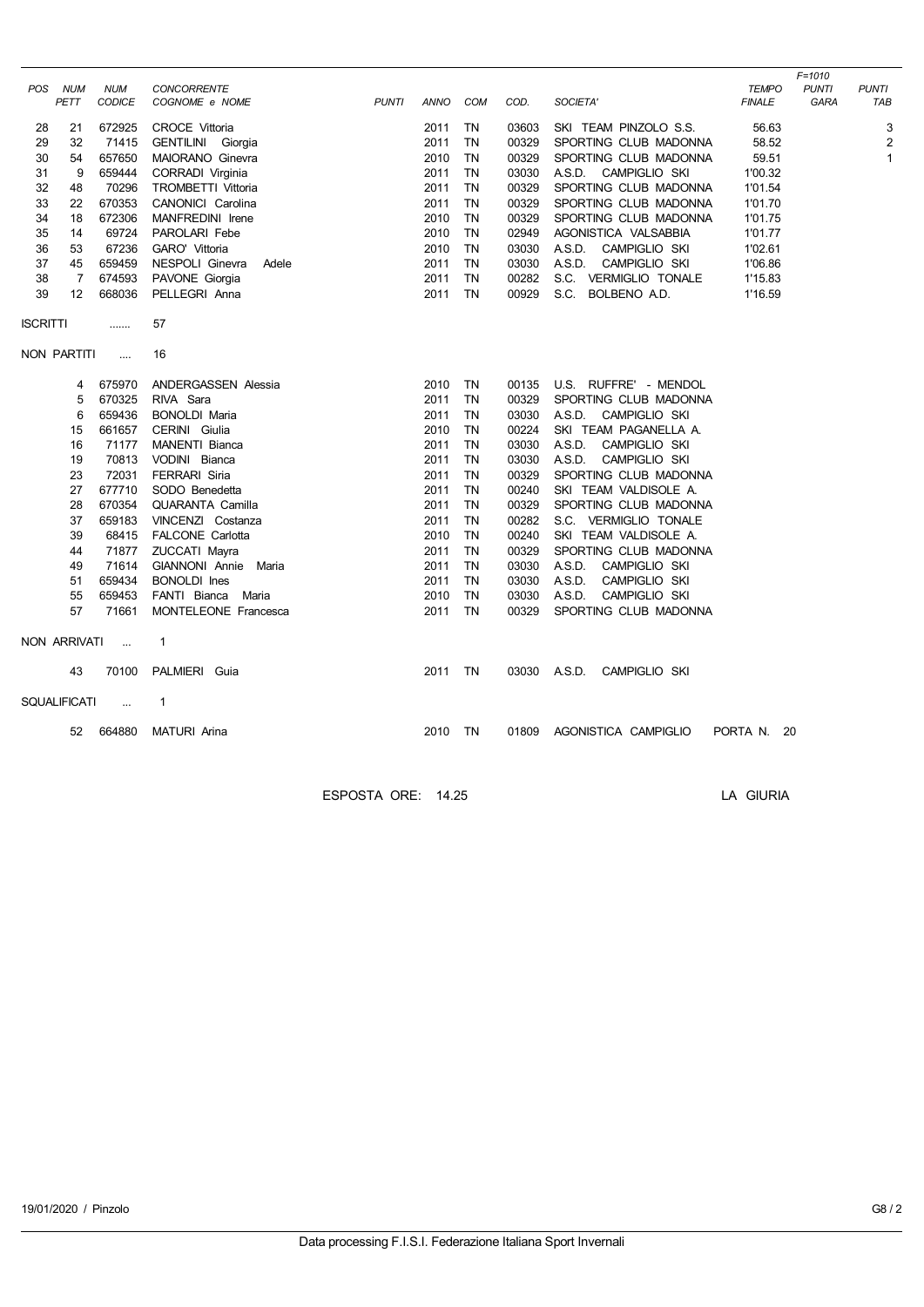

## **CIRCUITO CONAD** BABY E CUCCIOLI



|             |                 | <b>ITALIANA</b><br><b>SPORT</b><br><b>INVERNALI</b> | <b>FEDERAZIONE</b>                                                                                      | <b>Trofeo Audi FIS Snow Day</b><br><b>CLASSIFICA UFFICIALE</b> |                      | <b>SKI CROSS</b>           |                                |                                                                                                  |                                              |                                    |                       |
|-------------|-----------------|-----------------------------------------------------|---------------------------------------------------------------------------------------------------------|----------------------------------------------------------------|----------------------|----------------------------|--------------------------------|--------------------------------------------------------------------------------------------------|----------------------------------------------|------------------------------------|-----------------------|
|             |                 |                                                     | P MDA0066<br>Codex:<br>TROFEO AUDI FIS SNOW DAY<br>COD. ORGANIZZATORI<br>LOCALITA' MADONNA di CAMPIGLIO | Cod.FISI:                                                      | PI_PUL(P1)           | 00329                      | DATA                           | Gr.Soc.=Y<br>P.FISI=N<br>GARA CAL. FED. O REG. N° PFDA0065<br>NOME SOCIETA' SPORTING CLUB MADONN | $P_{\cdot}$ Reg $_{\cdot}$ =N<br>19/ 1/2020  |                                    |                       |
|             |                 |                                                     | <b>GIURIA</b>                                                                                           |                                                                |                      |                            |                                | CARATTERISTICHE TECNICHE                                                                         |                                              |                                    |                       |
|             |                 |                                                     | DELEGATO TECNICO<br><b>ARBITRO</b><br>DIRETTORE DI GARA                                                 | M.COSER<br><b>L.MOTTES</b><br><b>G.PIROVANO</b>                |                      |                            | 35426 PARTENZA<br>35204 ARRIVO | 27509 NOME PISTA<br><b>DISLIVELLO</b>                                                            | URSUS SNOW PARK<br>2435 m<br>2255 m<br>180 m |                                    |                       |
|             |                 |                                                     |                                                                                                         |                                                                |                      |                            |                                | N° OMOLOGAZIONE NAZ.                                                                             | In loco                                      |                                    |                       |
|             |                 |                                                     | <b>TRACCIATORE</b><br><b>APRIPISTA</b>                                                                  | A.CHIESA<br>- A - SLAIFER ZILLER D.                            |                      |                            | $-B -$                         |                                                                                                  |                                              |                                    |                       |
|             |                 |                                                     | NUMERO DI PORTE<br>ORA DI PARTENZA<br>TEMPO: SERENO                                                     | 26 16<br>12.00<br>NEVE:                                        |                      | <b>COMPATTA</b>            |                                | TEMPERATURA P: -10°C A:                                                                          | $-9^{\circ}$ C                               |                                    |                       |
|             | POS NUM<br>PETT | <b>NUM</b><br><b>CODICE</b>                         | <b>CONCORRENTE</b><br>COGNOME e NOME                                                                    | <b>PUNTI</b>                                                   |                      | ANNO COM COD.              |                                | SOCIETA'                                                                                         | TEMPO<br><b>FINALE</b>                       | $F = 1010$<br><b>PUNTI</b><br>GARA | <b>PUNTI</b><br>TAB   |
|             |                 |                                                     |                                                                                                         |                                                                |                      | <b>U10 BABY - MASCHILE</b> |                                |                                                                                                  |                                              |                                    |                       |
| 1<br>2<br>3 | 81<br>75<br>104 | 69351<br>69597<br>68695                             | <b>VENDER Riccardo</b><br>DE MARTINO Ettore<br>ODORIZZI Francesco                                       |                                                                | 2010<br>2010<br>2010 | TN.<br>TN<br><b>TN</b>     | 00172                          | 00172 SCI CLUB ANAUNE - CLE<br>00282 S.C. VERMIGLIO TONALE<br>SCI CLUB ANAUNE - CLE              | 42.05<br>42.19<br>42.60                      |                                    | 100<br>80<br>60       |
| 4<br>5      | 76<br>100       | 663099<br>663828                                    | <b>TURLA Achille</b><br>RINALDI Nicolo'                                                                 |                                                                | 2010<br>2010         | <b>TN</b><br>TN            | 00141<br>00224                 | SC PEJO TONALE<br>SKI TEAM PAGANELLA A.                                                          | 43.16<br>43.40                               |                                    | 50<br>45              |
| 6           | 66              | 67626                                               | BECCARI lacopo                                                                                          |                                                                | 2010                 | TN                         | 00929                          | S.C. BOLBENO A.D.                                                                                | 43.53                                        |                                    | 40                    |
| 7<br>8      | 128<br>79       | 69289<br>664887                                     | <b>BEZARDIN Andrea</b><br>MAFFEI Filippo                                                                |                                                                | 2010<br>2010         | TN<br>TN                   | 00329<br>01809                 | SPORTING CLUB MADONNA<br>AGONISTICA CAMPIGLIO                                                    | 43.64<br>44.48                               |                                    | 36<br>32              |
| 9           | 70              | 69451                                               | PAOLI Matteo                                                                                            |                                                                | 2010                 | TN                         | 02949                          | AGONISTICA VALSABBIA                                                                             | 45.31                                        |                                    | 29                    |
| 10          | 87              | 68823                                               | GUERRINI Carlo                                                                                          |                                                                | 2010                 | TN                         | 01809                          | AGONISTICA CAMPIGLIO                                                                             | 45.53                                        |                                    | 26                    |
| 11          | 107             |                                                     | 70002 LEONARDELLI Alessandro                                                                            |                                                                | 2010 TN              |                            |                                | 00224 SKI TEAM PAGANELLA A.                                                                      | 45.90                                        |                                    | 24                    |
| 12<br>13    | 126<br>89       | 68819<br>71181                                      | LORANZI Diego<br>FRANCESCOTTI Gioele                                                                    |                                                                | 2010<br>2011         | TN<br>TN                   | 00929<br>00929                 | S.C. BOLBENO A.D.<br>S.C. BOLBENO A.D.                                                           | 46.39<br>46.53                               |                                    | 22<br>20              |
| 14          | 118             | 70683                                               | COLLINI Remo                                                                                            |                                                                | 2011                 | ΤN                         | 00329                          | SPORTING CLUB MADONNA                                                                            | 47.36                                        |                                    | 18                    |
| 15          | 64              | 659085                                              | MOSCA Marco                                                                                             |                                                                | 2010                 | TN                         | 02949                          | AGONISTICA VALSABBIA                                                                             | 47.60                                        |                                    | 16                    |
| 16          | 102             | 69506                                               | GABBIA Alessandro                                                                                       |                                                                | 2010                 | TN                         | 02949                          | AGONISTICA VALSABBIA                                                                             | 47.64                                        |                                    | 15                    |
| 17          | 82              | 674574                                              | COGOLI Mattia                                                                                           |                                                                | 2010                 | TN                         | 00282                          | S.C. VERMIGLIO TONALE                                                                            | 47.83                                        |                                    | 14                    |
| 18<br>19    | 80<br>68        | 68702<br>70120                                      | VORIA Jacopo<br>MAZZOTTI Cesare                                                                         |                                                                | 2010<br>2011         | TN<br>TN                   | 03030<br>00929                 | A.S.D. CAMPIGLIO SKI<br>S.C. BOLBENO A.D.                                                        | 47.91<br>48.08                               |                                    | 13<br>12              |
| 20          | 85              | 660683                                              | SARTORI Matteo                                                                                          |                                                                | 2010                 | TN                         | 00240                          | SKI TEAM VALDISOLE A.                                                                            | 48.19                                        |                                    | 11                    |
| 21          | 98              | 70339                                               | ARMANINI Lars                                                                                           |                                                                | 2011                 | TN                         | 00329                          | SPORTING CLUB MADONNA                                                                            | 48.20                                        |                                    | 10                    |
| 22          | 123             | 67235                                               | GARO' Edoardo                                                                                           |                                                                | 2010                 | TN                         | 03030                          | A.S.D. CAMPIGLIO SKI                                                                             | 48.31                                        |                                    | 9                     |
| 23          | 88              | 67432                                               | CADORIN Jason                                                                                           |                                                                | 2010                 | TN                         | 03603                          | SKI TEAM PINZOLO S.S.                                                                            | 48.32                                        |                                    | 8<br>$\boldsymbol{7}$ |
| 24<br>25    | 109<br>95       | 71102<br>71100                                      | VIVIANI<br>Emanuele<br><b>BAGOZZI Morris</b>                                                            |                                                                | 2011<br>2011         | TN<br>TN                   | 00329<br>02949                 | SPORTING CLUB MADONNA<br>AGONISTICA VALSABBIA                                                    | 48.53<br>48.56                               |                                    | 6                     |
| 26          | 122             | 67589                                               | RIGHETTI Ludovico                                                                                       |                                                                | 2010                 | TN                         | 00929                          | S.C. BOLBENO A.D.                                                                                | 49.06                                        |                                    | 5                     |
| 27          | 111             | 659180                                              | ZECCHI Lorenzo                                                                                          |                                                                | 2010                 | TN                         | 00282                          | S.C. VERMIGLIO TONALE                                                                            | 49.15                                        |                                    | 4                     |
|             |                 | 19/01/2020 / Pinzolo                                |                                                                                                         |                                                                |                      |                            |                                |                                                                                                  |                                              |                                    | G8/1                  |





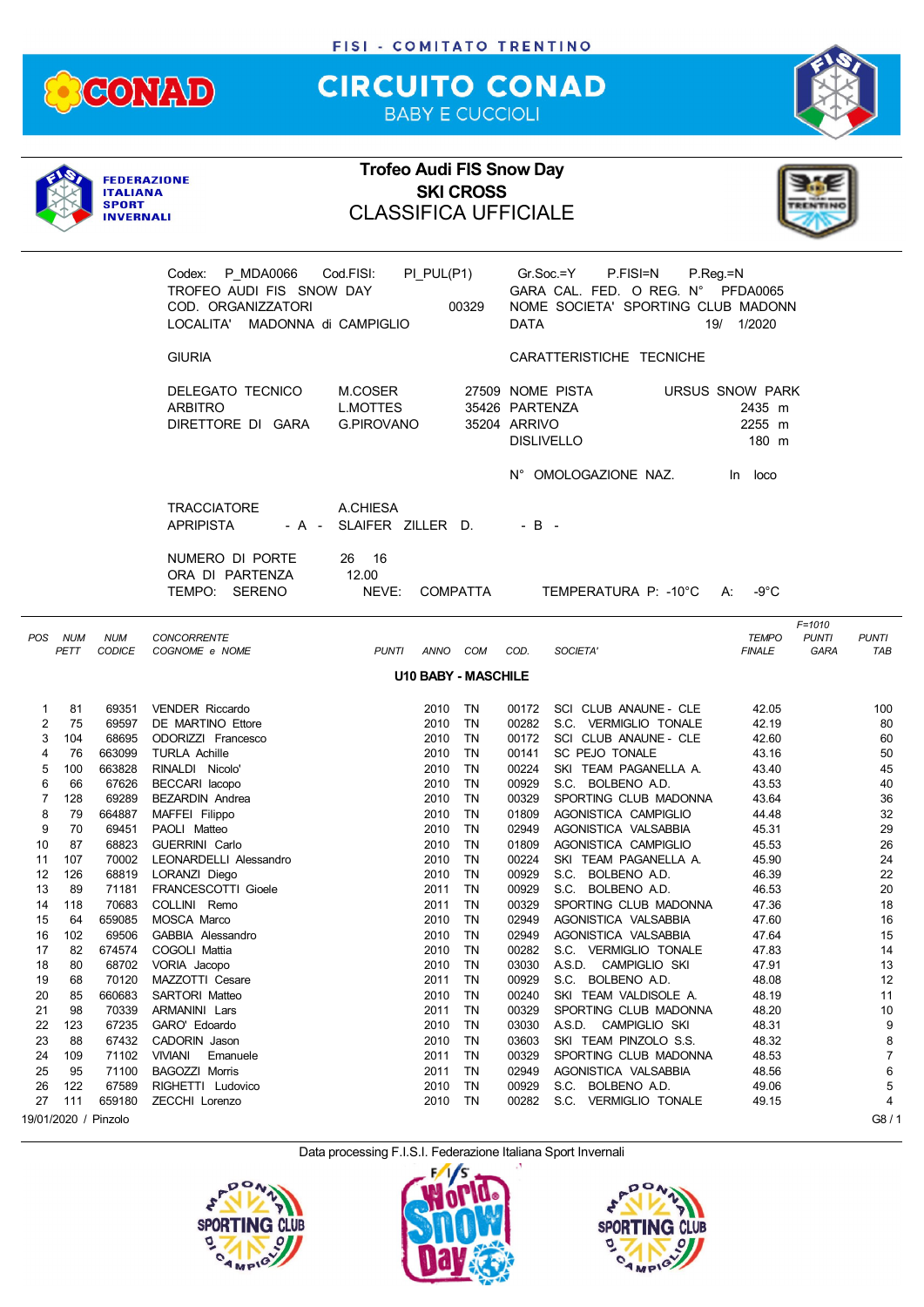| POS             | NUM<br>PETT  | <b>NUM</b><br>CODICE | <b>CONCORRENTE</b><br>COGNOME e NOME | <b>PUNTI</b> | ANNO         | COM       | COD.           | SOCIETA'                                   | <b>TEMPO</b><br><b>FINALE</b> | $F = 1010$<br><b>PUNTI</b><br>GARA | <b>PUNTI</b><br>TAB |
|-----------------|--------------|----------------------|--------------------------------------|--------------|--------------|-----------|----------------|--------------------------------------------|-------------------------------|------------------------------------|---------------------|
|                 |              |                      |                                      |              |              |           |                |                                            |                               |                                    |                     |
| 28              | 112          | 665292               | MAGNINI Michele                      |              | 2010         | TN        | 00141          | SC PEJO TONALE                             | 49.30                         |                                    | 3                   |
| 29              | 124          | 70342                | PISONI Leonardo                      |              | 2011         | <b>TN</b> | 00329          | SPORTING CLUB MADONNA                      | 50.12                         |                                    | $\overline{2}$      |
| 30              | 78           | 674626               | PITTIGHER Mattia                     |              | 2011         | <b>TN</b> | 00224          | SKI TEAM PAGANELLA A.                      | 50.17                         |                                    | $\mathbf{1}$        |
| 31<br>32        | 65<br>71     | 68675<br>674587      | ANTOLINI Mattia<br>SARCOLI Mattia    |              | 2010<br>2011 | TN<br>TN  | 00929<br>00224 | S.C. BOLBENO A.D.<br>SKI TEAM PAGANELLA A. | 50.52<br>50.80                |                                    |                     |
|                 | 101          | 71820                | <b>BRANZ Niccolo'</b>                |              | 2011         | TN        | 00172          | SCI CLUB ANAUNE - CLE                      | 51.01                         |                                    |                     |
| 33<br>34        | 74           | 72148                | AUDI GRIVETTA Martino                |              | 2011         | TN        | 00929          | S.C. BOLBENO A.D.                          | 51.11                         |                                    |                     |
| 35              | 108          | 673287               | ALBERTI Gabriele                     |              | 2010         | TN        | 01809          | AGONISTICA CAMPIGLIO                       | 51.16                         |                                    |                     |
| 36              | 84           | 672079               | ALBERTI Manuele                      |              | 2011         | TN        | 02949          | AGONISTICA VALSABBIA                       | 51.35                         |                                    |                     |
| 37              | 72           | 670827               | AYALA IACUCCI Leonardo               |              | 2010         | TN        | 03030          | A.S.D.<br>CAMPIGLIO SKI                    | 51.63                         |                                    |                     |
| 38              | 113          | 70155                | FEDRIZZI Paolo                       |              | 2011         | TN        | 01809          | AGONISTICA CAMPIGLIO                       | 51.68                         |                                    |                     |
| 39              | 116          | 674572               | BARBIERI Alessandro<br>Michele       |              | 2011         | TN        | 00282          | S.C. VERMIGLIO TONALE                      | 52.50                         |                                    |                     |
| 40              | 96           | 670806               | SPOLAOR Edoardo Rocco                |              | 2011         | TN        | 03030          | A.S.D. CAMPIGLIO SKI                       | 52.58                         |                                    |                     |
| 41              | 73           | 68011                | DO Leonardo                          |              | 2010         | TN        | 02949          | AGONISTICA VALSABBIA                       | 53.53                         |                                    |                     |
| 42              | 114          | 672261               | <b>FILIPPINI</b><br>Giovanni         |              | 2011         | TN        | 02949          | AGONISTICA VALSABBIA                       | 53.95                         |                                    |                     |
|                 | 106          | 91037                | MARIANI Nicolo'                      |              | 2011         | TN        | 00240          | SKI TEAM VALDISOLE A.                      | 53.95                         |                                    |                     |
| 44              | 105          | 662484               | FILOSI PERIOTTO Daniele              |              | 2011         | TN        | 00929          | S.C. BOLBENO A.D.                          | 54.60                         |                                    |                     |
| 45              | 77           | 675809               | BATTISTI Mattia                      |              | 2011         | TN        | 00135          | U.S. RUFFRE' - MENDOL                      | 55.03                         |                                    |                     |
| 46              | 121          | 674182               | COLLINI Diego                        |              | 2011         | TN        | 03603          | SKI TEAM PINZOLO S.S.                      | 55.32                         |                                    |                     |
| 47              | 93           | 666552               | VOLPINI Giorgio                      |              | 2010         | TN        | 00282          | S.C. VERMIGLIO TONALE                      | 55.90                         |                                    |                     |
| 48              | 125          | 659179               | SERSALE Riccardo                     |              | 2010         | TN        | 00282          | S.C. VERMIGLIO TONALE                      | 55.95                         |                                    |                     |
| 49              | 119          | 71596                | <b>SCORCIA Filiberto</b>             |              | 2011         | TN        | 00329          | SPORTING CLUB MADONNA                      | 56.00                         |                                    |                     |
| 50              | 62           | 71830                | <b>BORTOLOTTI Rocco</b>              |              | 2011         | <b>TN</b> | 00329          | SPORTING CLUB MADONNA                      | 56.10                         |                                    |                     |
| 51              | 110          | 659308               | CAGLIONI Martino                     |              | 2010         | TN        | 02949          | AGONISTICA VALSABBIA                       | 57.63                         |                                    |                     |
| 52              | 127          | 69607                | PANZAVOLTA Federico                  |              | 2010         | TN        | 03030          | A.S.D. CAMPIGLIO SKI                       | 58.26                         |                                    |                     |
| 53              | 115          | 674571               | CENTAZZO Andrea                      |              | 2011         | TN        | 00282          | S.C. VERMIGLIO TONALE                      | 1'03.72                       |                                    |                     |
| 54              | 97           | 668226               | MALANOTTI Tommaso                    |              | 2011         | TN        | 00240          | SKI TEAM VALDISOLE A.                      | 1'09.97                       |                                    |                     |
| 55              | 90           | 68913                | SALVATERRA Emiliano                  |              | 2010         | TN        | 02949          | AGONISTICA VALSABBIA                       | 1'11.61                       |                                    |                     |
| <b>ISCRITTI</b> |              |                      | 68                                   |              |              |           |                |                                            |                               |                                    |                     |
|                 | NON PARTITI  | $\ldots$             | 2                                    |              |              |           |                |                                            |                               |                                    |                     |
|                 | 92           | 90379                | MASE' Federico                       |              | 2010         | TN        |                | AGONISTICA CAMPIGLIO                       |                               |                                    |                     |
|                 | 120          | 670807               | SPOLAOR Nicolo'<br>Rocco             |              | 2011         | TN        | 01809<br>03030 | A.S.D. CAMPIGLIO SKI                       |                               |                                    |                     |
|                 |              |                      |                                      |              |              |           |                |                                            |                               |                                    |                     |
|                 | NON ARRIVATI | $\ldots$             | 8                                    |              |              |           |                |                                            |                               |                                    |                     |
|                 | 61           | 677205               | <b>GENTILINI</b><br>Nicholas         |              | 2011         | TN        | 00141          | SC PEJO TONALE                             |                               |                                    |                     |
|                 | 63           | 71606                | <b>GIERA Pietro</b>                  |              | 2011         | TN        | 03030          | A.S.D.<br>CAMPIGLIO SKI                    |                               |                                    |                     |
|                 | 67           | 68639                | D'AURIA Alessandro                   |              | 2010         | TN        | 00329          | SPORTING CLUB MADONNA                      |                               |                                    |                     |
|                 | 69           | 673857               | NELLA Massimiliano                   |              | 2011         | TN        | 00282          | S.C. VERMIGLIO TONALE                      |                               |                                    |                     |
|                 | 91           | 661667               | PILATI Alberto                       |              | 2010 TN      |           |                | 00224 SKI TEAM PAGANELLA A.                |                               |                                    |                     |
|                 |              |                      | 94 677027 TONIAZZI Riccardo          |              | 2011 TN      |           |                | 00141 SC PEJO TONALE                       |                               |                                    |                     |
|                 |              |                      | 103 672624 PIEJAK Alex               |              | 2010 TN      |           |                | 01809 AGONISTICA CAMPIGLIO                 |                               |                                    |                     |
|                 |              |                      | 117 677089 PANIZZA Angelo            |              | 2011 TN      |           |                | 00141 SC PEJO TONALE                       |                               |                                    |                     |
|                 |              | SQUALIFICATI         | 3                                    |              |              |           |                |                                            |                               |                                    |                     |
|                 |              |                      |                                      |              |              |           |                |                                            |                               |                                    |                     |
|                 | 83           | 68786                | <b>GARZIERA Niccolo'</b>             |              | 2010 TN      |           |                | 00329 SPORTING CLUB MADONNA PORTA N. 20    |                               |                                    |                     |
|                 | 86           | 664257               | TONIAL Nicolo'                       |              | 2011 TN      |           |                | 00135 U.S. RUFFRE' - MENDOL PORTA N. 20    |                               |                                    |                     |
|                 | 99           |                      | 71818 GATTI Matteo                   |              | 2011 TN      |           |                | 00929 S.C. BOLBENO A.D.                    | PORTA N. 20                   |                                    |                     |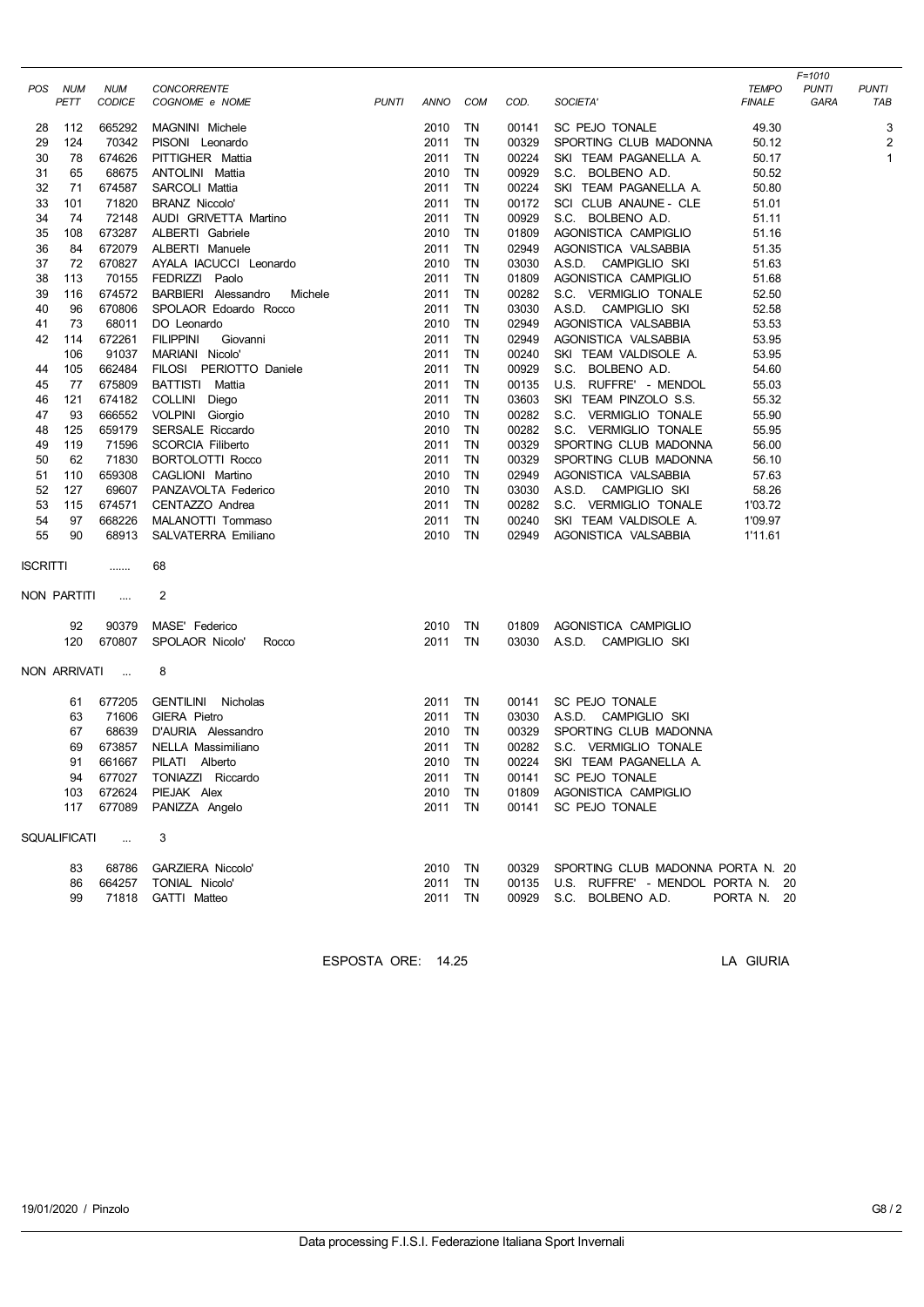

## **CIRCUITO CONAD** BABY E CUCCIOLI



|                            |                          | <b>ITALIANA</b><br><b>SPORT</b><br><b>INVERNALI</b> | <b>FEDERAZIONE</b>                                                                                                | <b>Trofeo Audi FIS Snow Day</b><br><b>CLASSIFICA UFFICIALE</b> |                              | <b>SKI CROSS</b>                |                                                     |                                                                                                              |                                                     |                                    |                       |
|----------------------------|--------------------------|-----------------------------------------------------|-------------------------------------------------------------------------------------------------------------------|----------------------------------------------------------------|------------------------------|---------------------------------|-----------------------------------------------------|--------------------------------------------------------------------------------------------------------------|-----------------------------------------------------|------------------------------------|-----------------------|
|                            |                          |                                                     | Codex:<br>U FDA0067 Cod.FISI:<br>TROFEO AUDI FIS SNOW DAY<br>COD. ORGANIZZATORI<br>LOCALITA' MADONNA di CAMPIGLIO |                                                                | PI_PUL(P1)                   | 00329                           | DATA                                                | Gr.Soc.=Y<br>P.FISI=N<br>P.Reg.=N<br>GARA CAL. FED. O REG. N° PFDA0065<br>NOME SOCIETA' SPORTING CLUB MADONN | 19/ 1/2020                                          |                                    |                       |
|                            |                          |                                                     | <b>GIURIA</b>                                                                                                     |                                                                |                              |                                 |                                                     | CARATTERISTICHE TECNICHE                                                                                     |                                                     |                                    |                       |
|                            |                          |                                                     | DELEGATO TECNICO<br><b>ARBITRO</b><br>DIRETTORE DI GARA                                                           | M.COSER<br><b>L.MOTTES</b><br><b>G.PIROVANO</b>                |                              |                                 | 35426 PARTENZA<br>35204 ARRIVO<br><b>DISLIVELLO</b> | 27509 NOME PISTA                                                                                             | <b>URSUS SNOW PARK</b><br>2435 m<br>2255 m<br>180 m |                                    |                       |
|                            |                          |                                                     |                                                                                                                   |                                                                |                              |                                 |                                                     | N° OMOLOGAZIONE NAZ.                                                                                         | In loco                                             |                                    |                       |
|                            |                          |                                                     | <b>TRACCIATORE</b><br><b>APRIPISTA</b>                                                                            | A CHIESA<br>- A - SLAIFER ZILLER D.                            |                              |                                 | $-$ B $-$                                           |                                                                                                              |                                                     |                                    |                       |
|                            |                          |                                                     | NUMERO DI PORTE<br>ORA DI PARTENZA<br>TEMPO: SERENO                                                               | 26 16<br>12.00<br>NEVE:                                        |                              | COMPATTA                        |                                                     | TEMPERATURA P: -10°C                                                                                         | $-9^{\circ}C$<br>A:                                 |                                    |                       |
| POS                        | <b>NUM</b><br>PETT       | <b>NUM</b><br><b>CODICE</b>                         | <b>CONCORRENTE</b><br>COGNOME e NOME                                                                              | PUNTI                                                          |                              | ANNO COM COD.                   |                                                     | SOCIETA'                                                                                                     | <b>TEMPO</b><br><b>FINALE</b>                       | $F = 1010$<br><b>PUNTI</b><br>GARA | <b>PUNTI</b><br>TAB   |
|                            |                          |                                                     |                                                                                                                   |                                                                |                              | <b>U12 CUCCIOLI - FEMMINILE</b> |                                                     |                                                                                                              |                                                     |                                    |                       |
| 1<br>2<br>3<br>4           | 142<br>139<br>140<br>158 | 61299<br>62396<br>61996<br>62077                    | STEFANI Veronica<br><b>SARTORI Marlies</b><br>TELINI Andrea Martina<br>PACI Lavinia                               |                                                                | 2008<br>2008<br>2008<br>2008 | TN<br>TN<br>TN<br>TN            | 00329<br>01809<br>00240<br>00329                    | SPORTING CLUB MADONNA<br>AGONISTICA CAMPIGLIO<br>SKI TEAM VALDISOLE A.<br>SPORTING CLUB MADONNA              | 39.99<br>41.65<br>41.86<br>42.08                    |                                    | 100<br>80<br>60<br>50 |
| 5<br>6                     | 196<br>185               | 61568<br>62694                                      | ZITO Cinzia<br>ZANETTI Mayla                                                                                      |                                                                | 2008<br>2008                 | TN<br>TN                        | 00329<br>02949                                      | SPORTING CLUB MADONNA<br>AGONISTICA VALSABBIA                                                                | 42.09<br>42.17                                      |                                    | 45<br>40              |
| 7<br>8                     | 160<br>187               | 60448<br>62927                                      | MIRRI Elisa<br><b>BONOMI Sara</b>                                                                                 |                                                                | 2008<br>2008                 | TN<br><b>TN</b>                 | 00329<br>02949                                      | SPORTING CLUB MADONNA<br>AGONISTICA VALSABBIA                                                                | 42.20<br>42.25                                      |                                    | 36<br>32              |
| 9<br>10<br>11              | 138<br>181<br>162        | 60200<br>60179<br>65003                             | FELLIN Sara<br>ANZELINI Gaia<br><b>BECCARI Martina</b>                                                            |                                                                | 2008<br>2008<br>2009         | TN<br><b>TN</b><br>TN           | 00172<br>00172<br>00929                             | SCI CLUB ANAUNE - CLE<br>SCI CLUB ANAUNE - CLE<br>S.C. BOLBENO A.D.                                          | 42.29<br>42.51<br>42.55                             |                                    | 29<br>26<br>24        |
| 12<br>13<br>14             | 148<br>137<br>172        | 66615<br>66825<br>66028                             | COLLINI Costanza<br>LONGHI Krizia<br>GUARIENTI Giulia                                                             |                                                                | 2009<br>2009<br>2009         | ΤN<br>TN<br>TN                  | 03030<br>00282<br>00240                             | CAMPIGLIO SKI<br>A.S.D.<br>S.C. VERMIGLIO TONALE<br>SKI TEAM VALDISOLE A.                                    | 43.39<br>43.84<br>43.89                             |                                    | 22<br>20<br>18        |
| 15<br>16<br>17             | 166<br>168<br>133        | 62906<br>660180<br>65081                            | COSTA Chiara<br>PAGANELLI Azzurra<br>CALVI DI COENZO Anna                                                         |                                                                | 2008<br>2009<br>2009         | TN<br>TN<br>ΤN                  | 01809<br>02949<br>03030                             | AGONISTICA CAMPIGLIO<br>AGONISTICA VALSABBIA<br>A.S.D. CAMPIGLIO SKI                                         | 43.94<br>44.12<br>44.15                             |                                    | 16<br>15<br>14        |
| 18<br>19<br>20             | 170<br>147<br>190        | 61536<br>61589<br>64826                             | VALENTINI Carolina<br>VIDI Alessia<br>MATTARELLI Matilde                                                          |                                                                | 2008<br>2008<br>2009         | TN<br>TN<br>ΤN                  | 00329<br>01809<br>03030                             | SPORTING CLUB MADONNA<br>AGONISTICA CAMPIGLIO<br>CAMPIGLIO SKI<br>A.S.D.                                     | 44.38<br>44.39<br>44.52                             |                                    | 13<br>12<br>11        |
| 21<br>22<br>23             | 150<br>146<br>149        | 60346<br>62115<br>61639                             | <b>BONALUMI Beatrice</b><br>PANIZZA Martina<br>ANDREOLI ANDREONI Emma                                             |                                                                | 2008<br>2008<br>2008         | TN<br>TN<br>ΤN                  | 03030<br>00282<br>00329                             | A.S.D.<br>CAMPIGLIO SKI<br>S.C. VERMIGLIO TONALE<br>SPORTING CLUB MADONNA                                    | 44.60<br>44.81<br>44.85                             |                                    | 10<br>9<br>8          |
| 24<br>25<br>26             | 186<br>163<br>144        | 64099<br>62825<br>62296                             | GUSSAGO Giada<br>SBOCCHI Sara<br>ZANETTI Martina<br>Giulia                                                        |                                                                | 2009<br>2008<br>2008         | TN<br>ΤN<br>TN                  | 00329<br>00329<br>00329                             | SPORTING CLUB MADONNA<br>SPORTING CLUB MADONNA<br>SPORTING CLUB MADONNA                                      | 45.29<br>45.37<br>45.53                             |                                    | 7<br>6<br>5           |
| 27<br>19/01/2020 / Pinzolo | 175                      | 65325                                               | BERTOLINI Martina                                                                                                 |                                                                | 2009                         | TN                              | 00282                                               | S.C. VERMIGLIO TONALE                                                                                        | 45.64                                               |                                    | 4<br>G8/1             |





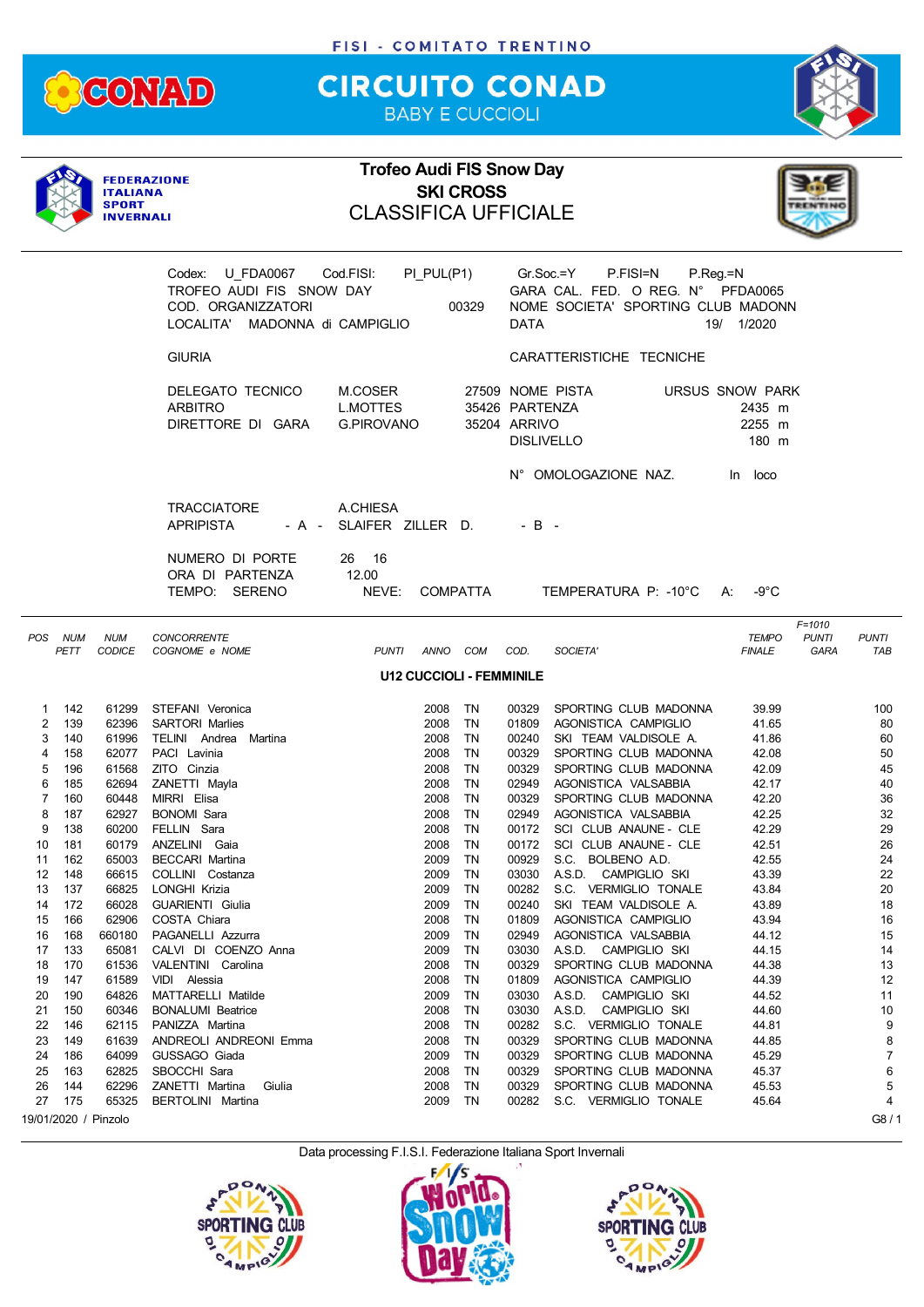|                 | POS NUM<br>PETT     | <b>NUM</b><br>CODICE | <b>CONCORRENTE</b>               | <b>PUNTI</b> | ANNO | <b>COM</b> | COD.  | SOCIETA'                | <b>TEMPO</b><br><b>FINALE</b> | $F = 1010$<br><b>PUNTI</b> | <b>PUNTI</b><br><b>TAB</b> |
|-----------------|---------------------|----------------------|----------------------------------|--------------|------|------------|-------|-------------------------|-------------------------------|----------------------------|----------------------------|
|                 |                     |                      | COGNOME e NOME                   |              |      |            |       |                         |                               | GARA                       |                            |
| 28              | 159                 | 62247                | BALLARDINI Chiara                |              | 2008 | TN         | 00329 | SPORTING CLUB MADONNA   | 45.77                         |                            | 3                          |
| 29              | 145                 | 89569                | COSTA Alice                      |              | 2008 | <b>TN</b>  | 03030 | A.S.D. CAMPIGLIO SKI    | 45.83                         |                            | $\overline{c}$             |
| 30              | 174                 | 62143                | VALENTINI Angela                 |              | 2008 | <b>TN</b>  | 01809 | AGONISTICA CAMPIGLIO    | 45.89                         |                            | $\mathbf{1}$               |
| 31              | 180                 | 65846                | MAESTRANZI Matilda<br>Lucia      |              | 2009 | TN         | 01809 | AGONISTICA CAMPIGLIO    | 46.44                         |                            |                            |
| 32              | 176                 | 62025                | FONDRIEST Veronica               |              | 2008 | <b>TN</b>  | 00172 | SCI CLUB ANAUNE - CLE   | 46.79                         |                            |                            |
| 33              | 156                 | 66787                | TEVINI Sofia                     |              | 2009 | TN         | 00240 | SKI TEAM VALDISOLE A.   | 46.94                         |                            |                            |
| 34              | 132                 | 65384                | <b>BALDASCINO Sofia</b><br>Maria |              | 2009 | TN         | 01809 | AGONISTICA CAMPIGLIO    | 47.28                         |                            |                            |
| 35              | 165                 | 62971                | <b>CALABRESE Martina</b>         |              | 2008 | <b>TN</b>  | 00141 | SC PEJO TONALE          | 47.30                         |                            |                            |
| 36              | 179                 | 661656               | VIOLA Eleonora                   |              | 2009 | TN         | 00224 | SKI TEAM PAGANELLA A.   | 47.39                         |                            |                            |
| 37              | 195                 | 664191               | <b>BORZAGA Kathrina</b>          |              | 2009 | <b>TN</b>  | 00135 | U.S. RUFFRE' - MENDOL   | 47.49                         |                            |                            |
| 38              | 178                 | 65359                | <b>BOTTAMEDI Sofia</b>           |              | 2009 | <b>TN</b>  | 00224 | SKI TEAM PAGANELLA A.   | 47.83                         |                            |                            |
| 39              | 193                 | 662920               | LARCHER Sofia                    |              | 2009 | TN         | 00135 | U.S. RUFFRE' - MENDOL   | 47.87                         |                            |                            |
| 40              | 188                 | 64501                | ZANETTI Sofia                    |              | 2009 | TN         | 01809 | AGONISTICA CAMPIGLIO    | 48.00                         |                            |                            |
| 41              | 184                 | 66121                | <b>LOMBARDI Alice</b>            |              | 2009 | <b>TN</b>  | 02949 | AGONISTICA VALSABBIA    | 48.26                         |                            |                            |
| 42              | 192                 | 60648                | <b>MARONI</b> Emma               |              | 2008 | <b>TN</b>  | 00329 | SPORTING CLUB MADONNA   | 48.38                         |                            |                            |
| 43              | 182                 | 67128                | COCCHIO Matilde                  |              | 2009 | TN         | 00240 | SKI TEAM VALDISOLE A.   | 49.11                         |                            |                            |
| 44              | 191                 | 61291                | REDAELLI Viola                   |              | 2008 | <b>TN</b>  | 03030 | A.S.D. CAMPIGLIO SKI    | 49.61                         |                            |                            |
| 45              | 155                 | 64466                | ROSA llary                       |              | 2009 | <b>TN</b>  | 00929 | S.C. BOLBENO A.D.       | 50.07                         |                            |                            |
| 46              | 173                 | 657648               | CANONICI Cecilia                 |              | 2009 | TN         | 00329 | SPORTING CLUB MADONNA   | 50.10                         |                            |                            |
| 47              | 154                 | 659184               | ARNABOLDI Gemma Roberta          |              | 2009 | TN         | 00282 | S.C. VERMIGLIO TONALE   | 50.86                         |                            |                            |
| 48              | 157                 | 63790                | MARPICATI Beatrice               |              | 2009 | <b>TN</b>  | 01809 | AGONISTICA CAMPIGLIO    | 51.03                         |                            |                            |
| 49              | 161                 | 674586               | CASTELLAN Sofia                  |              | 2009 | TN         | 00224 | SKI TEAM PAGANELLA A.   | 51.91                         |                            |                            |
| 50              | 151                 | 65971                | <b>BONDAVALLI Martina</b>        |              | 2009 | TN         | 03030 | A.S.D. CAMPIGLIO SKI    | 52.56                         |                            |                            |
| 51              | 135                 | 62084                | LORENZONI Diana Anna             |              | 2008 | <b>TN</b>  | 00172 | SCI CLUB ANAUNE - CLE   | 52.77                         |                            |                            |
| 52              | 194                 | 668755               | LILLO Agata                      |              | 2009 | TN         | 02949 | AGONISTICA VALSABBIA    | 53.95                         |                            |                            |
| 53              | 167                 | 65079                | MONTELEONE Marta                 |              | 2009 | <b>TN</b>  | 00329 | SPORTING CLUB MADONNA   | 53.97                         |                            |                            |
| 54              | 153                 | 66569                | PANIZZA Shiloh                   |              | 2009 | TN         | 00282 | S.C. VERMIGLIO TONALE   | 55.40                         |                            |                            |
| 55              | 131                 | 659361               | DE NAPOLI Beatrice               |              | 2009 | TN         | 00329 | SPORTING CLUB MADONNA   | 55.81                         |                            |                            |
| 56              | 164                 | 674139               | PEDROTTI Iris                    |              | 2009 | TN         | 00135 | U.S. RUFFRE' - MENDOL   | 56.59                         |                            |                            |
| 57              | 169                 | 66445                | MONTEVECCHI Vittoria             |              | 2009 | <b>TN</b>  | 03030 | A.S.D. CAMPIGLIO SKI    | 58.71                         |                            |                            |
| 58              | 136                 | 673207               | OTTOLINA Ginevra Anna            |              | 2009 | TN         | 03603 | SKI TEAM PINZOLO S.S.   | 1'00.95                       |                            |                            |
| <b>ISCRITTI</b> |                     |                      | 66                               |              |      |            |       |                         |                               |                            |                            |
|                 |                     |                      |                                  |              |      |            |       |                         |                               |                            |                            |
|                 | NON PARTITI         | $\cdots$             | $\overline{2}$                   |              |      |            |       |                         |                               |                            |                            |
|                 | 152                 | 60963                | <b>BULANTI Alice</b>             |              | 2008 | TN         | 01809 | AGONISTICA CAMPIGLIO    |                               |                            |                            |
|                 | 177                 | 666433               | MATTEOTTI Gabriella<br>Veronica  |              | 2008 | TN         | 00141 | SC PEJO TONALE          |                               |                            |                            |
|                 |                     | NON ARRIVATI         | 6                                |              |      |            |       |                         |                               |                            |                            |
|                 | 134                 | 61751                | RICHIEDEI Anna Fabiola           |              | 2008 | TN         | 03030 | A.S.D.<br>CAMPIGLIO SKI |                               |                            |                            |
|                 | 141                 | 63677                | NADELREICH Nadia Carlotta        |              | 2008 | TN         | 03030 | A.S.D.<br>CAMPIGLIO SKI |                               |                            |                            |
|                 | 143                 | 66383                | <b>BASSI Elisa</b>               |              | 2009 | TN         | 03030 | A.S.D.<br>CAMPIGLIO SKI |                               |                            |                            |
|                 | 171                 | 674195               | PISTONI Sara                     |              | 2008 | TN         | 03603 | SKI TEAM PINZOLO S.S.   |                               |                            |                            |
|                 | 183                 | 60187                | CENEDELLA Marta                  |              | 2008 | TN         | 00329 | SPORTING CLUB MADONNA   |                               |                            |                            |
|                 | 189                 | 66540                | CENEDELLA Sara                   |              | 2009 | TN         | 00329 | SPORTING CLUB MADONNA   |                               |                            |                            |
|                 | <b>SQUALIFICATI</b> | $\ddotsc$            | 0                                |              |      |            |       |                         |                               |                            |                            |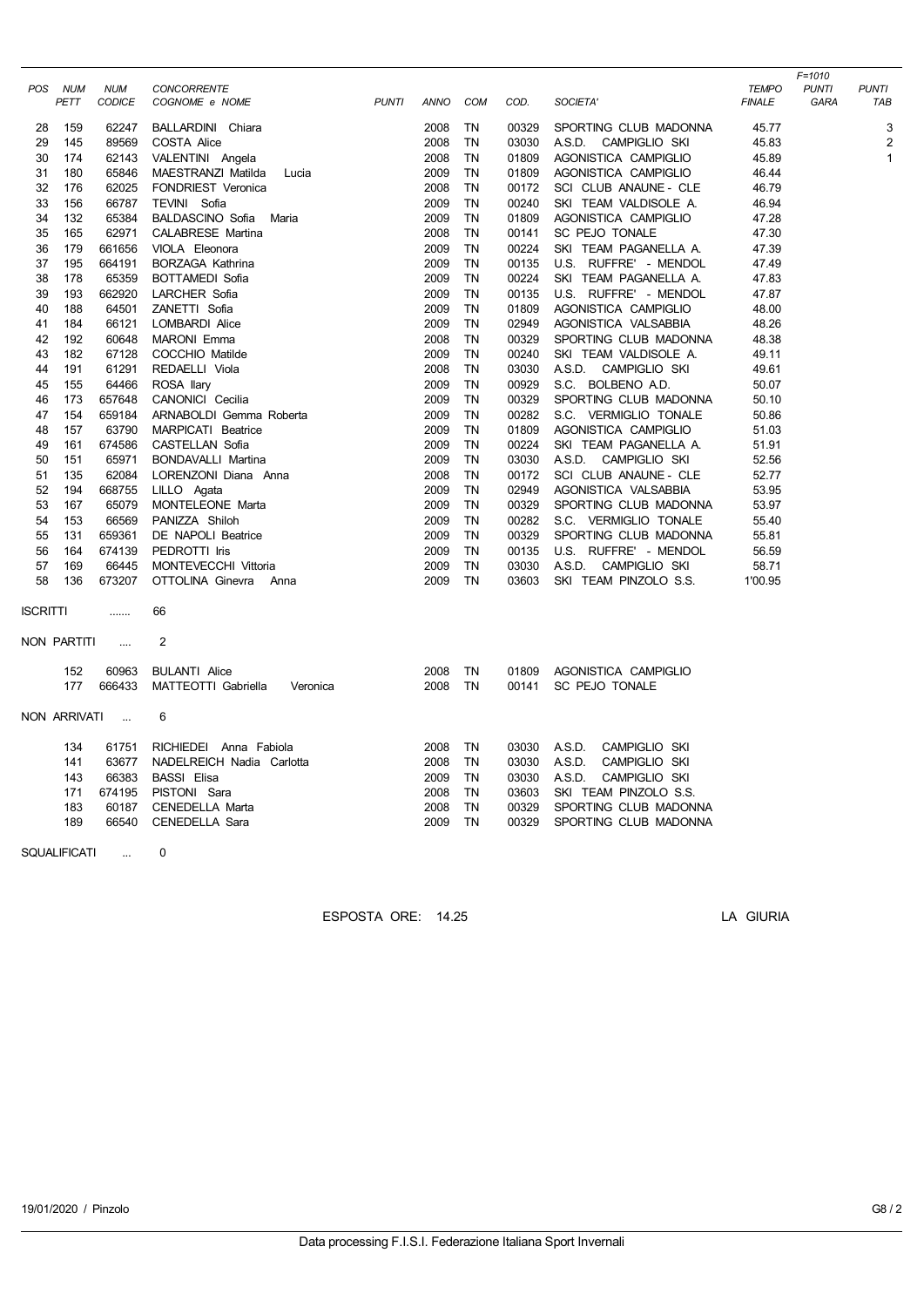

## **CIRCUITO CONAD** BABY E CUCCIOLI



|             |                   | <b>ITALIANA</b><br><b>SPORT</b><br><b>INVERNALI</b> | <b>FEDERAZIONE</b>                                                                                             | <b>Trofeo Audi FIS Snow Day</b><br><b>CLASSIFICA UFFICIALE</b> |                      | <b>SKI CROSS</b>               |                                                     |                                                                                                     |                                              |                                    |                     |
|-------------|-------------------|-----------------------------------------------------|----------------------------------------------------------------------------------------------------------------|----------------------------------------------------------------|----------------------|--------------------------------|-----------------------------------------------------|-----------------------------------------------------------------------------------------------------|----------------------------------------------|------------------------------------|---------------------|
|             |                   |                                                     | <b>U MDA0068</b><br>Codex:<br>TROFEO AUDI FIS SNOW DAY<br>COD. ORGANIZZATORI<br>LOCALITA' MADONNA di CAMPIGLIO | Cod.FISI:                                                      | PI_PUL(P1)           | 00329                          | DATA                                                | $Gr.Soc = Y$<br>P.FISI=N<br>GARA CAL. FED. O REG. N° PFDA0065<br>NOME SOCIETA' SPORTING CLUB MADONN | $P_{\cdot}$ Reg = N<br>19/ 1/2020            |                                    |                     |
|             |                   |                                                     | <b>GIURIA</b>                                                                                                  |                                                                |                      |                                |                                                     | CARATTERISTICHE TECNICHE                                                                            |                                              |                                    |                     |
|             |                   |                                                     | DELEGATO TECNICO<br><b>ARBITRO</b><br>DIRETTORE DI GARA                                                        | M.COSER<br><b>L.MOTTES</b><br><b>G.PIROVANO</b>                |                      |                                | 35426 PARTENZA<br>35204 ARRIVO<br><b>DISLIVELLO</b> | 27509 NOME PISTA                                                                                    | URSUS SNOW PARK<br>2435 m<br>2255 m<br>180 m |                                    |                     |
|             |                   |                                                     |                                                                                                                |                                                                |                      |                                |                                                     | N° OMOLOGAZIONE NAZ.                                                                                | In loco                                      |                                    |                     |
|             |                   |                                                     | <b>TRACCIATORE</b><br><b>APRIPISTA</b>                                                                         | A.CHIESA<br>- A - SLAIFER ZILLER D.                            |                      |                                | $-B -$                                              |                                                                                                     |                                              |                                    |                     |
|             |                   |                                                     | NUMERO DI PORTE<br>ORA DI PARTENZA<br>TEMPO: SERENO                                                            | 26 16<br>12.00<br>NEVE:                                        |                      | <b>COMPATTA</b>                |                                                     | TEMPERATURA P: -10°C A:                                                                             | -9°C                                         |                                    |                     |
| POS NUM     | PETT              | <b>NUM</b><br><b>CODICE</b>                         | <b>CONCORRENTE</b><br>COGNOME e NOME                                                                           | <b>PUNTI</b>                                                   |                      | ANNO COM                       | COD.                                                | SOCIETA'                                                                                            | <b>TEMPO</b><br><b>FINALE</b>                | $F = 1010$<br><b>PUNTI</b><br>GARA | <b>PUNTI</b><br>TAB |
|             |                   |                                                     |                                                                                                                |                                                                |                      | <b>U12 CUCCIOLI - MASCHILE</b> |                                                     |                                                                                                     |                                              |                                    |                     |
| 1<br>2<br>3 | 227<br>202<br>274 | 66501<br>60496<br>62947                             | CASET Tommaso<br><b>TOSCHI Matteo</b><br>PERUZZO Thomas                                                        |                                                                | 2009<br>2008<br>2008 | TN<br>TN<br>TN                 | 00224<br>03030                                      | SKI TEAM PAGANELLA A.<br>00282 S.C. VERMIGLIO TONALE<br>A.S.D. CAMPIGLIO SKI                        | 40.91<br>41.10<br>41.16                      |                                    | 100<br>80<br>60     |
| 4           | 229<br>226        | 61658<br>61218                                      | <b>TIMON Edoardo</b><br>SASSOLI Antonio                                                                        |                                                                | 2008<br>2008         | TN<br>TN                       | 00329<br>03030                                      | SPORTING CLUB MADONNA<br>A.S.D. CAMPIGLIO SKI                                                       | 41.79<br>41.79                               |                                    | 50<br>50            |
| 6<br>7      | 251<br>203        | 61186<br>661682                                     | GUERINI Alessandro<br>PRETI Mattia                                                                             |                                                                | 2008<br>2008         | TN<br>TN                       | 00329<br>00224                                      | SPORTING CLUB MADONNA<br>SKI TEAM PAGANELLA A.                                                      | 42.15<br>42.16                               |                                    | 40<br>36            |
| 8           | 249               | 64000                                               | MORASCHINI Samuel                                                                                              |                                                                | 2009                 | TN                             | 00224                                               | SKI TEAM PAGANELLA A.                                                                               | 42.65                                        |                                    | 32                  |
| 9<br>10     | 240<br>223        | 67099                                               | DALMONEGO Luca<br>63196 POTRICH Filippo                                                                        |                                                                | 2009<br>2008         | TN<br>TN                       | 00224<br>00224                                      | SKI TEAM PAGANELLA A.<br>SKI TEAM PAGANELLA A.                                                      | 42.71<br>42.74                               |                                    | 29<br>26            |
| 11          | 277               |                                                     | 65402 VALENTINI Alessandro                                                                                     |                                                                | 2009 TN              |                                |                                                     | 00240 SKI TEAM VALDISOLE A.                                                                         | 42.84                                        |                                    | 24                  |
| 12          | 272               | 60498                                               | GUARIENTI Giacomo                                                                                              |                                                                | 2008                 | TN                             | 00240                                               | SKI TEAM VALDISOLE A.                                                                               | 43.17                                        |                                    | 22                  |
| 13          | 252<br>222        | 65108                                               | <b>VECLANI Marcus</b><br><b>BUFFA Alberto</b>                                                                  |                                                                | 2009<br>2008         | TN<br>TN                       | 00282                                               | S.C. VERMIGLIO TONALE                                                                               | 43.27<br>43.28                               |                                    | 20<br>18            |
| 14<br>15    | 265               | 63190<br>61049                                      | <b>BALDUCCI Andrea</b>                                                                                         |                                                                | 2008                 | TN                             | 00329<br>03030                                      | SPORTING CLUB MADONNA<br>A.S.D. CAMPIGLIO SKI                                                       | 43.51                                        |                                    | 16                  |
| 16          | 234               | 659090                                              | PELIZZARI Sasha                                                                                                |                                                                | 2008                 | TN                             | 02949                                               | AGONISTICA VALSABBIA                                                                                | 43.54                                        |                                    | 15                  |
| 17          | 271               | 62561                                               | PANIZZA Mauro                                                                                                  |                                                                | 2008                 | TN                             | 00282                                               | S.C. VERMIGLIO TONALE                                                                               | 43.55                                        |                                    | 14                  |
|             | 219               | 66810                                               | CAVALLARO Riccardo<br>ENDRIZZI Niccolo'                                                                        |                                                                | 2009                 | TN                             | 00329                                               | SPORTING CLUB MADONNA                                                                               | 43.55                                        |                                    | 14                  |
| 19<br>20    | 211<br>228        | 62266<br>63532                                      | FAVOROSO Ernesto Giacomo                                                                                       |                                                                | 2008<br>2008         | TN<br>TN                       | 00224<br>00929                                      | SKI TEAM PAGANELLA A.<br>S.C. BOLBENO A.D.                                                          | 43.56<br>43.72                               |                                    | 12<br>11            |
| 21          | 270               | 66794                                               | <b>GAMPER Sebastian</b>                                                                                        |                                                                | 2009                 | TN                             | 00224                                               | SKI TEAM PAGANELLA A.                                                                               | 43.88                                        |                                    | 10                  |
| 22          | 215               | 63481                                               | <b>BRANZ Filippo</b>                                                                                           |                                                                | 2008                 | TN                             | 00172                                               | SCI CLUB ANAUNE - CLE                                                                               | 43.97                                        |                                    | 9                   |
| 23          | 235               | 64389                                               | MAFFAZZOLI Drissa                                                                                              |                                                                | 2009                 | TN                             | 00240                                               | SKI TEAM VALDISOLE A.                                                                               | 44.19                                        |                                    | 8                   |
| 24<br>25    | 248<br>220        | 65613<br>62915                                      | POLLINI Stefano<br>ZANETTI Filippo                                                                             |                                                                | 2009<br>2008         | TN<br>TN                       | 03030<br>02949                                      | A.S.D. CAMPIGLIO SKI<br>AGONISTICA VALSABBIA                                                        | 44.40<br>44.45                               |                                    | $\overline{7}$<br>6 |
| 26          | 224               | 662234                                              | TAIT Riccardo                                                                                                  |                                                                | 2008                 | TN                             | 00224                                               | SKI TEAM PAGANELLA A.                                                                               | 44.60                                        |                                    | 5                   |
| 27          | 217               | 659185                                              | COGOLI Igor                                                                                                    |                                                                | 2008                 | TN                             | 00282                                               | S.C. VERMIGLIO TONALE                                                                               | 44.66                                        |                                    | 4                   |
|             |                   | 19/01/2020 / Pinzolo                                |                                                                                                                |                                                                |                      |                                |                                                     |                                                                                                     |                                              |                                    | G8/1                |